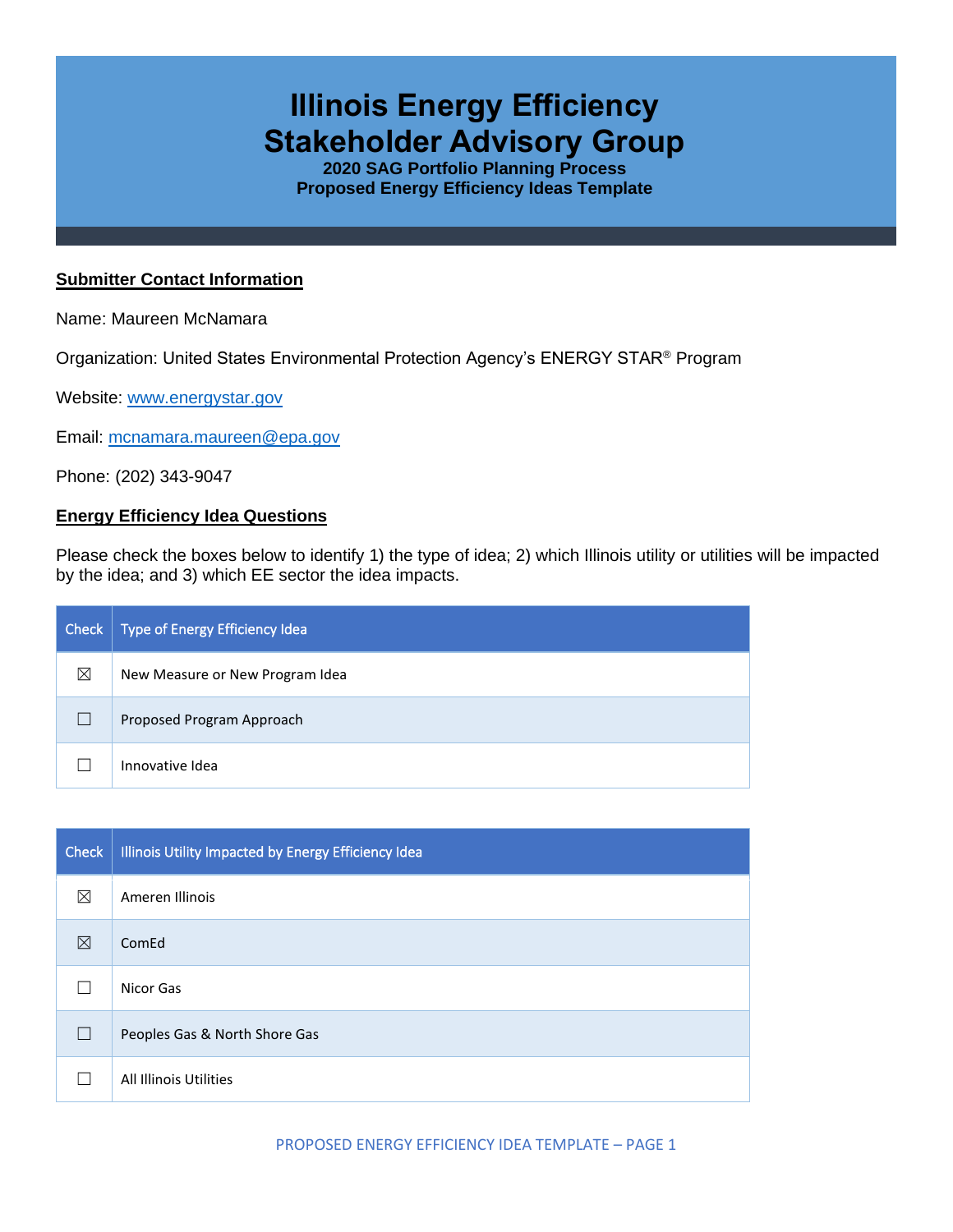| Check       | <b>Energy Efficiency Sector Targeted by Energy Efficiency Idea</b>           |  |
|-------------|------------------------------------------------------------------------------|--|
| ⊠           | Residential Customers – Single Family (non-income qualified/income eligible) |  |
| ⊠           | Residential Customers – Multifamily (non-income qualified/income eligible)   |  |
| $\boxtimes$ | Residential Customers – Single Family Income Qualified/Income Eligible       |  |
| ⊠           | Residential Customers – Multifamily Income Qualified/Income Eligible         |  |
|             | Small Business Customers (commercial & industrial sector)                    |  |
|             | Medium/Large Business Customers (commercial & industrial sector)             |  |
|             | Other (research & development, emerging technologies, market transformation) |  |

## **Additional Questions**

1. **Description of Idea:** Describe the proposed idea, including the purpose of the suggested idea and rationale. Describe whether this is an idea that could be implemented in an existing EE program, or whether the idea involves establishing a new measure or program. Please indicate whether additional research may be required before implementation.

*Questions to consider: What issue will this proposed change resolve? Will the proposed change increase participation and result in increased energy savings? Will this reduce costs? Will this increase customer satisfaction? Will this help achieve statutory goals? Will this help increase program penetration?* 

The U.S. Environmental Protection Agency (EPA)'s ENERGY STAR program is interested in working with Illinois utilities in bringing "next generation" residential refrigerators to the market more quickly. EPA has conducted an internal analysis and has acquired market intelligence that reflects the interest in introducing these next generation refrigerators that are at least 30% more efficient than the current U.S. Department of Energy standard. These refrigerators are standard-sized residential units with volumes between 10 and 25 cu-ft, are affordable, and have the basic functionality of residential refrigerators that are part of Illinois utilities' appliance programs. These refrigerators are not built-in models, which significantly exceed DOE minimum standards in general.

Product types will include:

- Top Freezer, two-door Bottom Freezer, and Side-by-Side
	- $\circ$  A simple, side-by-side model that might fit within the affordable price range may possibly be available in the next couple of months.
	- $\circ$  Smaller-sized bottom freezers (10-13 cu-ft) are available now, and larger models are planned for launch in Q3 and Q4 of 2020.
		- One model may have connected functionality.
	- $\circ$  A top freezer model is under development, and its timing for launch is Q4 of 2020.

Furthermore, based on numerous conversations, EPA believes that multiple manufacturers may be willing to accelerate the introduction of their "next generation" products to the U.S. market if these refrigerators become a focal measure for residential energy efficiency programs. In addition, EEPS that can claim other environmental benefits in cost-benefit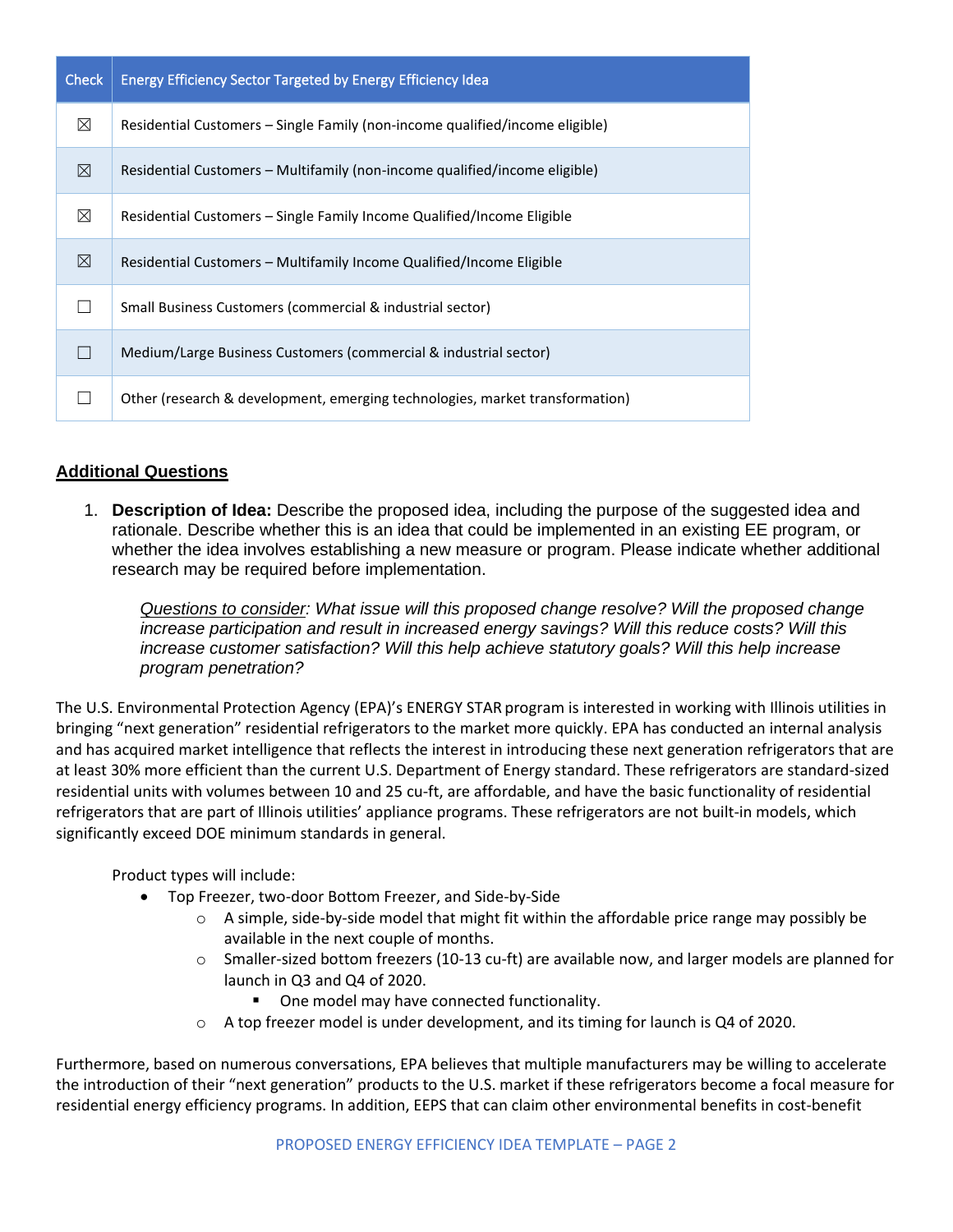analyses may be interested in greenhouse gas reduction benefits associated with the use of **Isobutane refrigerant**, which [is required in the European market.](https://ec.europa.eu/clima/policies/f-gas/alternatives_en) The [US EPA's Significant New Alternatives Policy](https://www.epa.gov/snap/substitutes-household-refrigerators-and-freezers) (SNAP), Substitutes in Household [Refrigerators and Freezers](https://www.epa.gov/snap/substitutes-household-refrigerators-and-freezers) lists Isobutane (R-600a), which these next-generation refrigerators use, as an acceptable substitute (with use conditions). Isobutane is among refrigerant substitutes with the lowest global warming and ozone depletion potential. These refrigerator models also use low-GWP foam-blowing agents in the insulation, which are on the SNAP list for Substitutes in Rigid Polyurethane in Appliances.

2. **Implementation:** How will this idea be delivered to the target market? Describe marketing strategies used to reach the target market and minimize market confusion.

Next generation refrigerators can be delivered via different types of existing energy efficiency programs:

- Standard retail mark-down rebate programs
- Midstream programs
- Direct procurement programs, and
- Low-income programs.

Marketing will be dependent on each type of program, but ENERGY STAR has marketing strategies and platforms in place for retail mark-down rebate programs. In addition, ENERGY STAR has relationships with manufacturers and dealers and can provide tools to the utility to ensure dealers and distributors are equipped with the knowledge to sell next generation refrigerators. Moreover, ENERGY STAR can provide marketing materials (e.g., for social media and point-ofpurchase) to utilities to leverage.

3. **Background:** Describe where the idea originated from, including whether this idea has been successfully implemented in other jurisdictions. Provide specific background information that will help utilities and SAG participants understand the proposed idea.

*Questions to consider: In what jurisdiction has this idea been successfully implemented? Do you have information on eligible customers, participation achieved, and/or savings achieved? Do you have access to reports describing the successful idea / program approach?* 

In 2019, the European Union (EU) revised its Energy Labeling Framework Regulation and its Regulation on Ecodesign [Requirements](https://ec.europa.eu/info/energy-climate-change-environment/standards-tools-and-labels/products-labelling-rules-and-requirements/energy-label-and-ecodesign/energy-efficient-products/fridges-and-freezers_en) to provide meaningful differentiation among product classes (using an A-G scale, with A being most efficient), update energy consumption bins, and update minimum efficiency requirements. To meet the EU requirements, effective March 2021, manufacturers will be required to significantly improve efficiency across energy consumption bins, and it will become increasingly difficult to achieve ratings at the higher end of the scale. In response to this development, some refrigerator manufacturers are designing significant improvements into new offerings for the European market.

With the willingness of manufacturers to accelerate the production of next generation refrigeration for sale in the U.S. and ENERGY STAR's support, Illinois utilities will be the first in the nation to bring this technology to its customers.

4. **Idea Impact:** Provide additional information on the customer segment that will be targeted with the program idea, including how and why this idea will have a positive impact on customers participating in Illinois EE programs.

*Questions to consider: What level of impact will this idea have on current EE programs? How much additional market share do you estimate this change will impact?*

The programs identified in "Implementation" (Number 2) will see a great uptick in energy savings, which will result in customer satisfaction in terms of monetary benefits. Next generation refrigerators will be available for both single